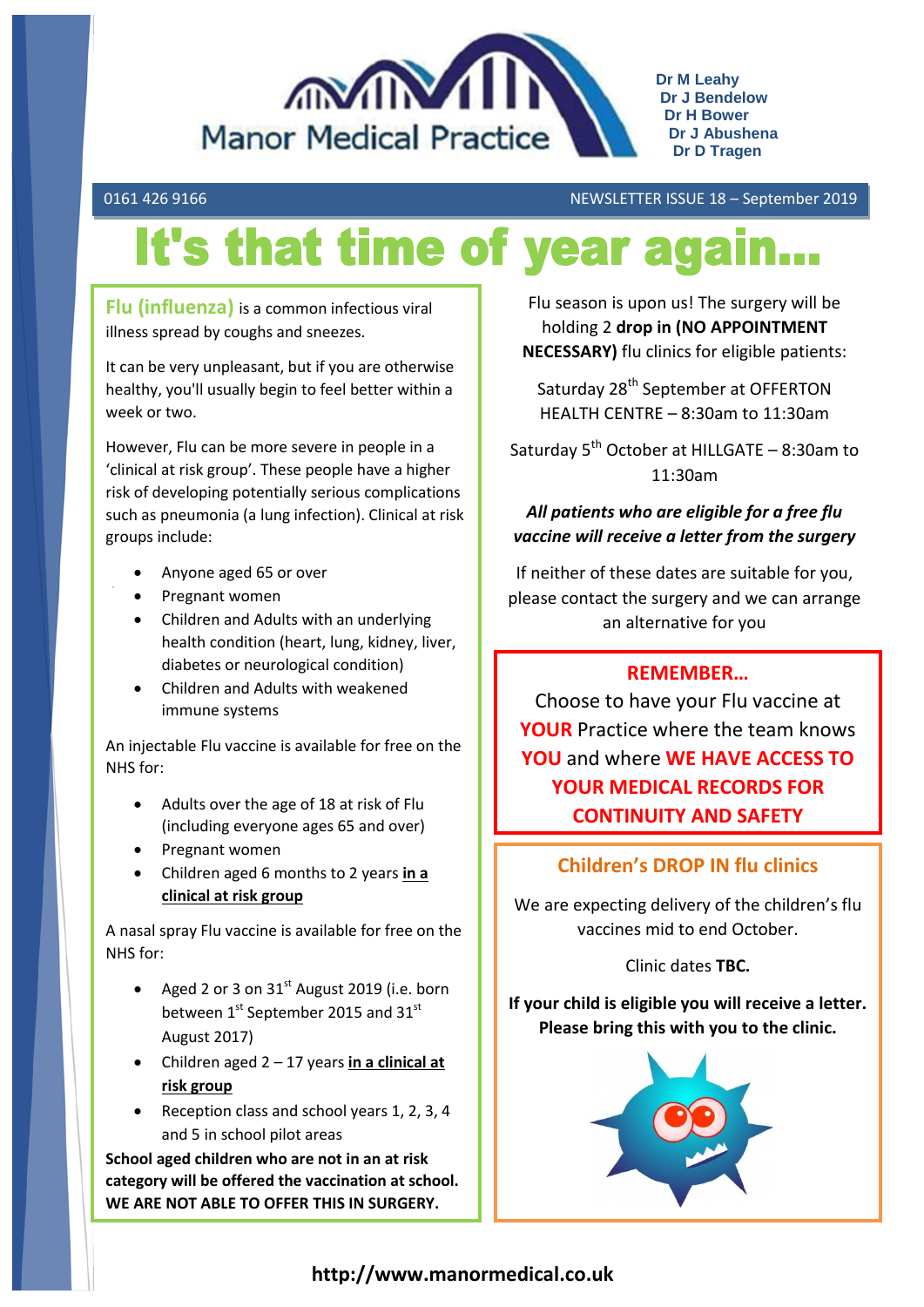

# 0161 426 9166 NEWSLETTER ISSUE 18 – September 2019

# $\ddot{\bullet}$  $\mathbf{m}$   $\mathbf{m}$

# We are now using Chain SMS to message patients!

Chain SMS is a system which allows us to easily send text messages to patients for easier, quicker and secure communications. Some examples of how the Practice uses this system include sending out reminders or notifications, sending advice at the end of a consultation and asking you to make an appointment (e.g. for a medication or chronic disease review).

The Practice name will always be at the bottom of the message and you will not be able to reply to them. Please ensure we have your current up-to-date mobile number. If you don't want us to contact you in this way please let Reception know.



For Greater Manchester, RU*Clear* offers tests for the sexually transmitted infections (STIs) Chlamydia and Gonorrhoea.

All sexually active young people aged **15 to 25** are encouraged to be tested for chlamydia as it is the most common STI. Most people do not know they have it and if left undiagnosed, it can lead to long term problems such as infertility.

You can collect a test kit from the surgery – please ask at reception. Once the lab has received and tested your sample, you will receive your results via phone or text. You can also order a kit from the secure RU*Clear* website which will be posted to your home address.

**All results are confidential.** Your result may be shared with your GP if RU*Clear* are not able to contact you.

For more information or advice you can call RU*Clear*'s confidential advice line on: **0800 046 1303**

Or visit their website: **[www.ruclear.co.uk](http://www.ruclear.co.uk/)**

The Northern contraception, sexual health and HIV service now operates an online booking system.

For Stockport, the service is based at the Choices Centre/Central Youth, 1 Highbank Side/1 St. Peters Square, SK1 1HG. You can go to this Centre for:

- Contraception
- Emergency contraception
- Pregnancy testing and advice
- STI testing and treatment
- Information and advice
- PEP (Post Exposure Prophylaxis HIV)
- HIV Services
- SRE Youth Working Team (Under 25s 0161 204 5899/5926)
- CY Counselling (Under 19s)

For information about how the online booking system works and to book an appointment [please click](http://www.thenorthernsexualhealth.co.uk/online-booking)  [here.](http://www.thenorthernsexualhealth.co.uk/online-booking)

For more information about clinics including days, times and location [please click here.](http://www.thenorthernsexualhealth.co.uk/Our-clinics)

For more information about the different services offered [please click](http://www.thenorthernsexualhealth.co.uk/index.php)  [here to be directed to their website.](http://www.thenorthernsexualhealth.co.uk/index.php)

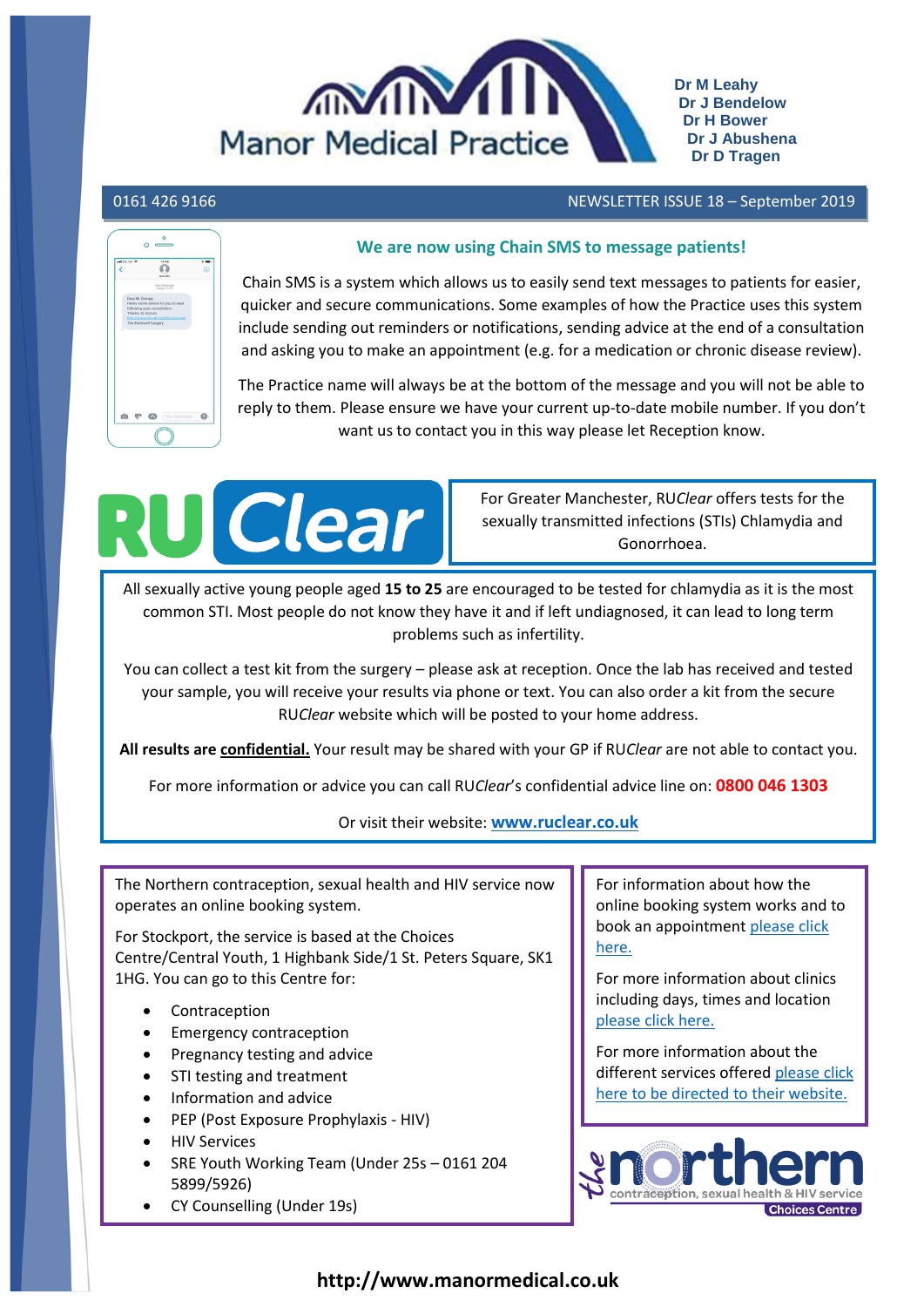

# 0161 426 9166 NEWSLETTER ISSUE 18 – September 2019



We would like to thank Practice Nurse Claire who left Manor Medical in May for all *her hard work over the years and wish her every success in the future. In August, we welcomed Practice Nurse Heather who joined the existing nursing team alongside Helen and Jacqueline.*

# **New Tinnitus Support Group in Stockport**

Tinnitus is the name for hearing noises that are not caused by an outside source. It's not usually a sign of any serious conditions and generally improves over time. Tinnitus can sound like ringing, buzzing, whooshing, humming, hissing, throbbing, music or singing which you may hear in 1 or both ears or in your head. 13% of UK adults have tinnitus and for 1 in 10 of us, it can affect quality of life including depression, anxiety, stress and sleep deprivation.

A new tinnitus support group is being formed in Stockport. It will be run by local volunteer Tony who has lived with tinnitus for over 40 years and wants to share his experience with others so that we can help and support each other.

The first meeting will be held on **Monday 30th September 2019 2pm-3:30pm** at Our Lady & St Christopher's Church, 52 Barrack Hill, Romiley, Stockport, SK6 3BA.

**British Tinnitus** Association

For more information you can contact Tony on 0161 484 0755 (please use the word **tinnitus** when asked who is calling) or by emailing [bondylad@hotmail.co.uk](mailto:bondylad@hotmail.co.uk)

You can also visit [www.tinnitus.org.uk](http://www.tinnitus.org.uk/)

Around 20% of people in Stockport have a sight or hearing loss that affects their everyday life which can leave them feeling frustrated, fed up and isolated.

Walthew House is a local charity that supports people in Stockport who are blind, visually impaired, deaf or hard of hearing or who have dual sensory loss.



Their services include:

- Equipment resource centre selling equipment to aid independence like talking watches, clocks and kitchen gadgets, amplified phones, large print items and magnifiers
- Social activities and classes for adults including arts and crafts, luncheon club trips out, tandem cycling and steel band
- A weekly youth club where all activities are fully inclusive for sign language users and young people with little or no sight
- An information help desk and regular newsletter
- One to one support
- Free specialist counselling service for people with sight loss
- Braille and audio transcription service

**To view Walthew House's [activity timetable please click here](http://manormedical.co.uk/website/P88003/files/Walthew%20house%20timetable.pdf)**

## **112 Shaw Heath, Stockport, SK2 6QS**

**T: 0161 480 2612 / F: 0161 477 4441 / E: [admin@walthewhouse.org.uk](mailto:admin@walthewhouse.org.uk) [www.walthewhouse.org.uk](http://www.walthewhouse.org.uk/)**